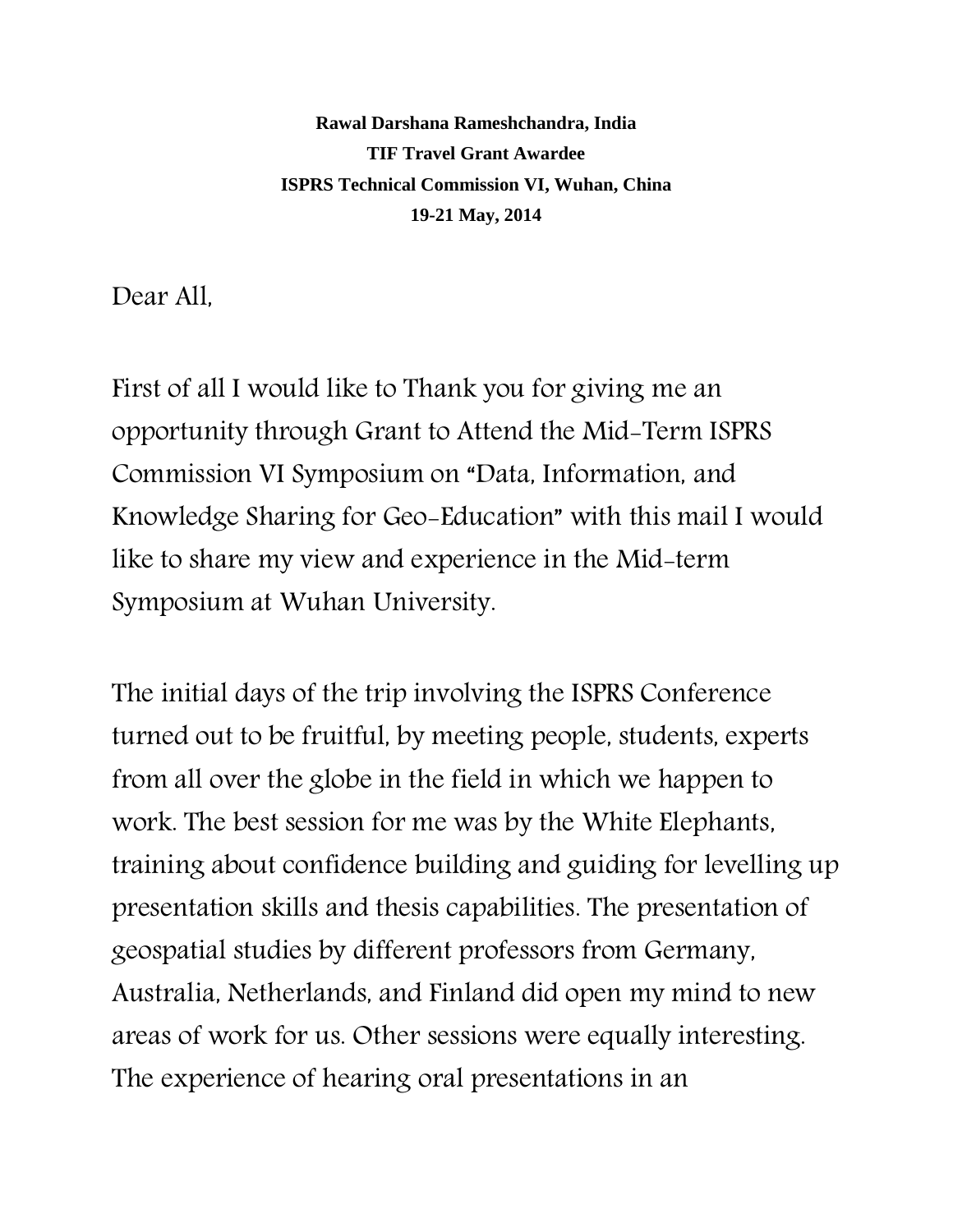international conference was one of a kind for me. Listening to presentations by students was a learning experience too. The conference did include a one-day trip to the Three Gorges Dam. This trip was a perfect combination of learning and also spending quality time with all professors, university students, other tourists and all people gathered from all across the world for the conference. It was a time with happiness at its peak and then a farewell and good bye to the conference and the new friends we made. Then we jumped with a fresh mind for the summer school.

I feel I was lucky to be a part of this summer school "Geospatial Service Platform for Education and Research". Before joining I was completely new to this terminology, but the first session was such that it started introducing the basics and added applications to it, dividing students in different theme based teams as per their area of interests and training them with newly developed softwares. The professor and other guides were always helpful and full of innovative ideas and thoughts. The lectures were very interactive and involving. I found an increase in the level of my interest level in the field of remote sensing after this session. Working in a team of seven with people from China, Russia and others proved to be an interesting learning experience. Learning software designed by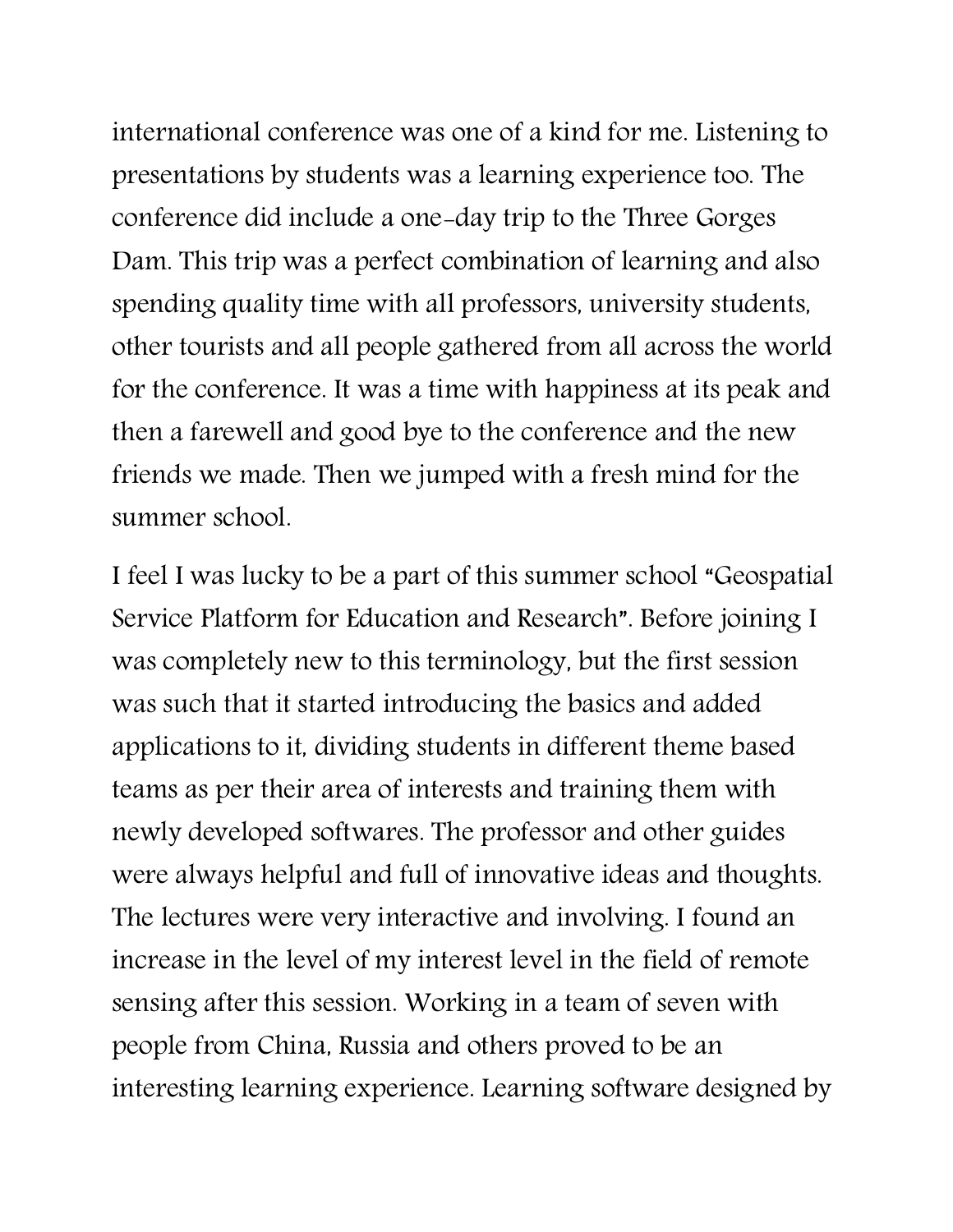the students of the university encouraged and motivated me to pull my socks up. I knew that China will always have this language problem and food issues, but we did manage well and sort things by either finding helpful Chinese people around with Basic English knowledge or using Google translator.

The sessions either in the conference or summer school were managed very well by the students and other department people of the university. There was a lot to learn from them in a way of how to manage things at such international scale. I take full pride in saying that a lot of our ideas and thoughts were very well attended and appreciated by them.

Evenings were spent to viewing parts of Wuhan City with my Professor and students. The infrastructure kept my eyes wide open always. The East Lake on one side of the university, the yellow crane tower, dinner at five star hotels with Chinese cuisine (though there was nothing we could eat) all such attractions in Wuhan made this trip worth while.

I am very happy to meet with Prof. Marguerite and Prof. Tinder during the symposium. Attachment is a report on Symposium and summer school which we had submitted to our University for your reference.